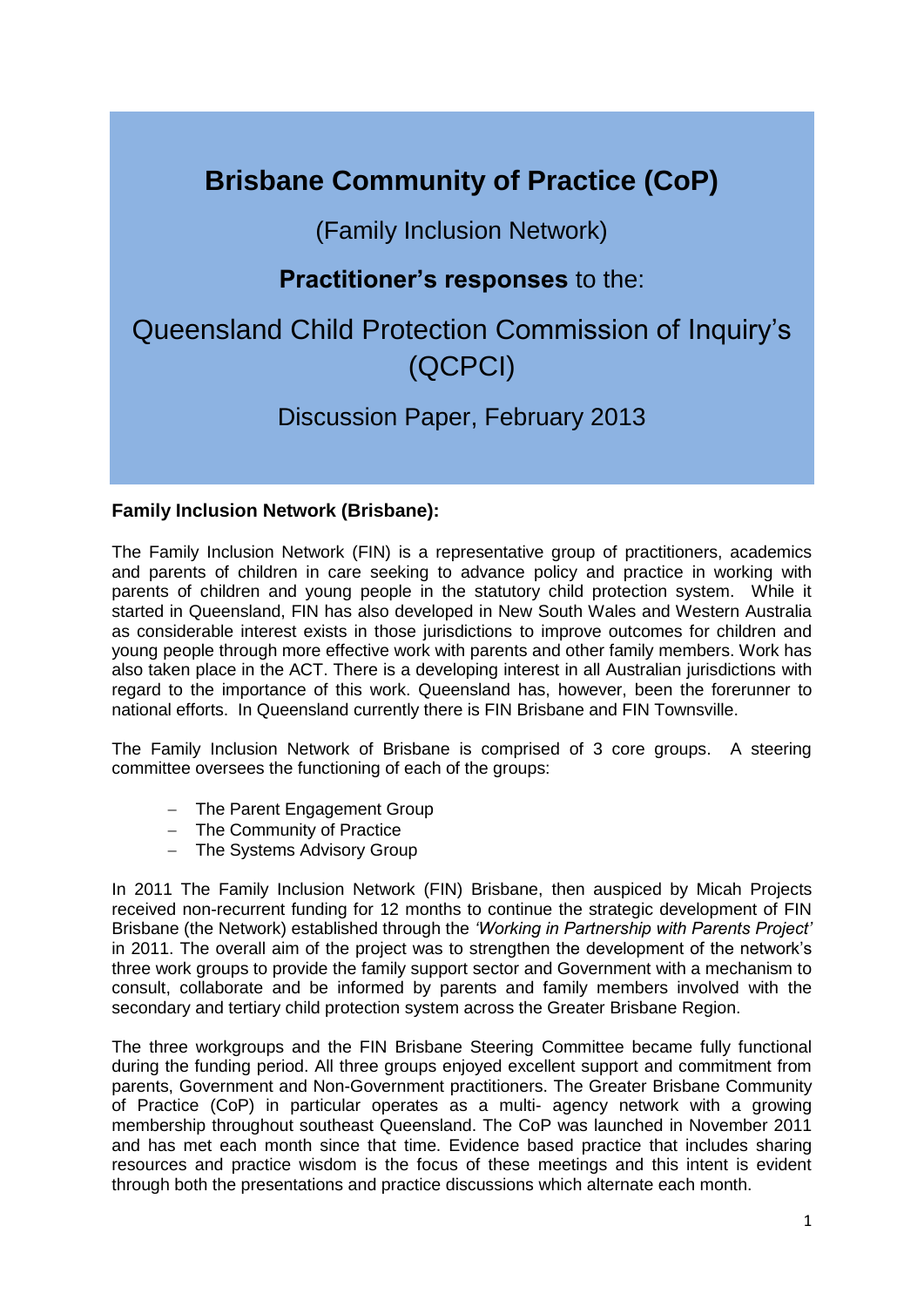The Network has the ability to transmit the voices of families through the work groups to provide Government with meaningful and evidence based information which includes families in contemporary child protection discourse, consistent with the objectives of the National Framework for Protecting Australia's Children 2009 – 2020. The CoP has continued due to volunteer efforts of those on the CoP working party that are charged with the responsibility of ensuring this aspect of FIN is effective and works holistically in ensuring that the wellbeing of children and their families is a paramount consideration for all practitioners. A major reason for the ongoing success of the community of practice as acknowledged by this group of practitioners is the significant efforts and expertise displayed by the previous FIN project worker who invested significant efforts into building relationships across the sector.

#### THE FIN BRISBANE GOVERNANCE MODEL



#### **Membership:**

- 121 members
- 22 parents
- 99 family support practitioners

The above diagram represents FIN under its former funding model - in its ultimate position with the key personnel required to support this model being in place. Currently we are endeavouring to uphold the vision of the former FIN Community of Practice through volunteers and dedicated practitioners whose line managers generously permit them time out from their formal roles to assist and enhance the practice capacity of professionals in the NGO sector and Department.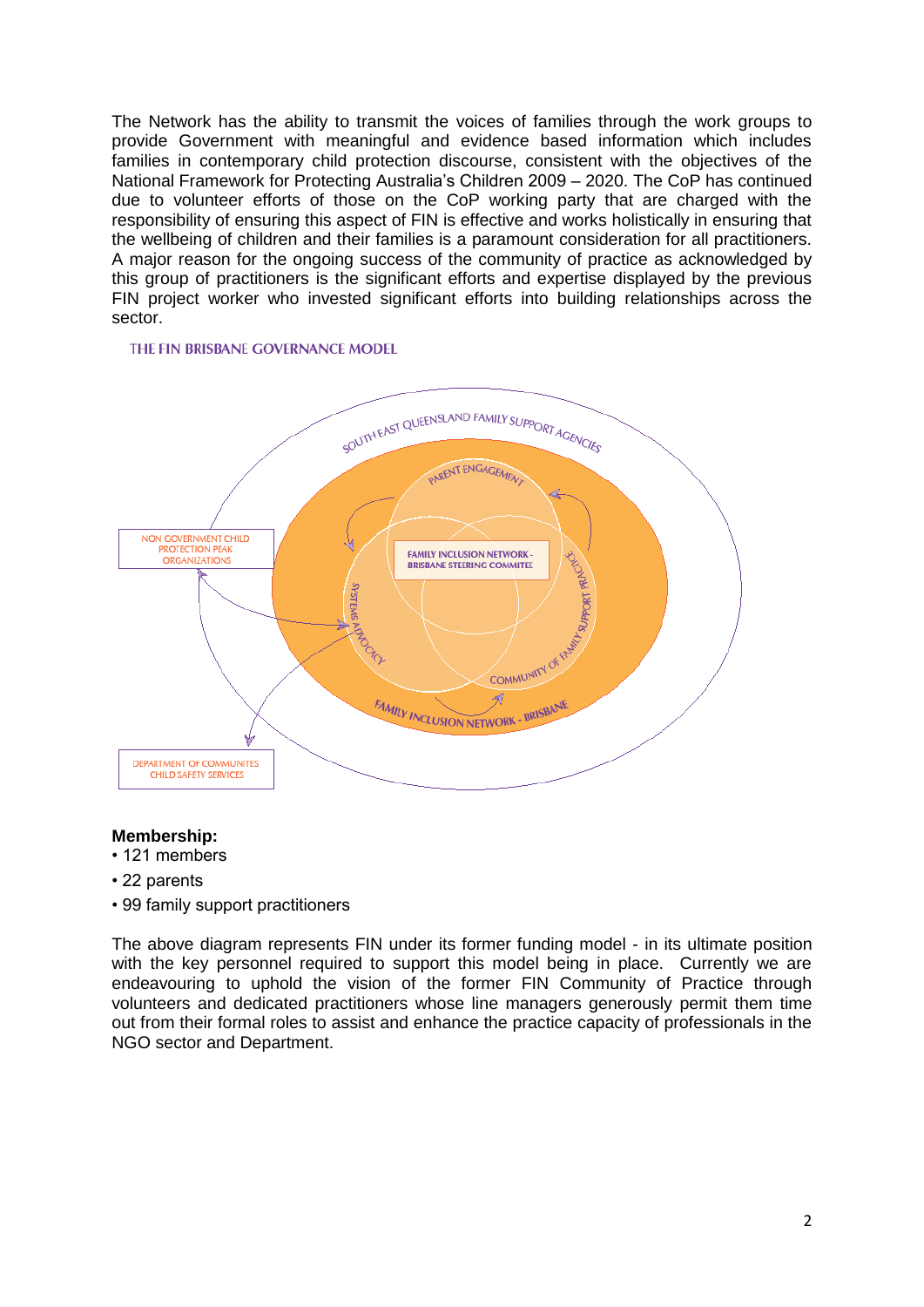## **Brisbane Community of Practice (CoP) submission to the QCPCI:**

In compiling our submission to this Inquiry we have focused on Chapters 3, 4 and 5 of the QCPCI's February Discussion paper. We have summarised our practitioner's presentations and discussions over previous Community of Practice meetings as well as strategic discussions we've had to formulate the main content. These are issues we all grapple with daily as Practitioners. In sharing them we hope to further highlight the multi-faceted functions we perform and the complexities of the system in which we carry out our work. In offering our submission we are not giving complex research or highly evolved academic commentary on child protection practice, rather we are sharing our work with clients and shared conversations over the duration of our Community of Practice discussions and strategic advocacy whilst inviting the QCPCI into some of the discussions and conundrums we face daily that we regularly discuss and debate.

We as the Community of Practice participants also offer insight as to how improvements in systemic processes and practice may alleviate some of the concerns we outline in our capacity to support children to be safe whilst affording them and their families the opportunities to have positive connected relationships and experiences of wellbeing.

## **Chapter 3: Reducing demand on the tertiary system**

1. What is the best way to get agencies working together to plan for secondary child protection services?

2. What is the best way to get agencies working together to deliver secondary services in the most cost effective way?

3. Which intake and referral model is best suited to Queensland?

4. What mechanisms or tools should be used to assist professionals in deciding when to report concerns about children? Should there be uniform criteria and key concepts?

Without a doubt the best way of getting agencies to work together to plan for secondary child protection services is to fund a robust secondary child protection sector. This is a major lack in our current system. This is a deficit of opportunity that leads to many children and families being catapulted into statutory care at great expense to their personal, emotion and social wellbeing and at even greater fiscal expense to the government and the tax payer, not to mention the social costs which are insurmountable. It is long overdue for Queensland to consider the social and financial costs of the lack of early intervention and secondary child protection services.

The most effective way of engaging agencies and practitioners is to include them and invite them to the table for relevant discussions and problem solving. When matters are of relevance, particularly with regard to clients, practitioners will attend.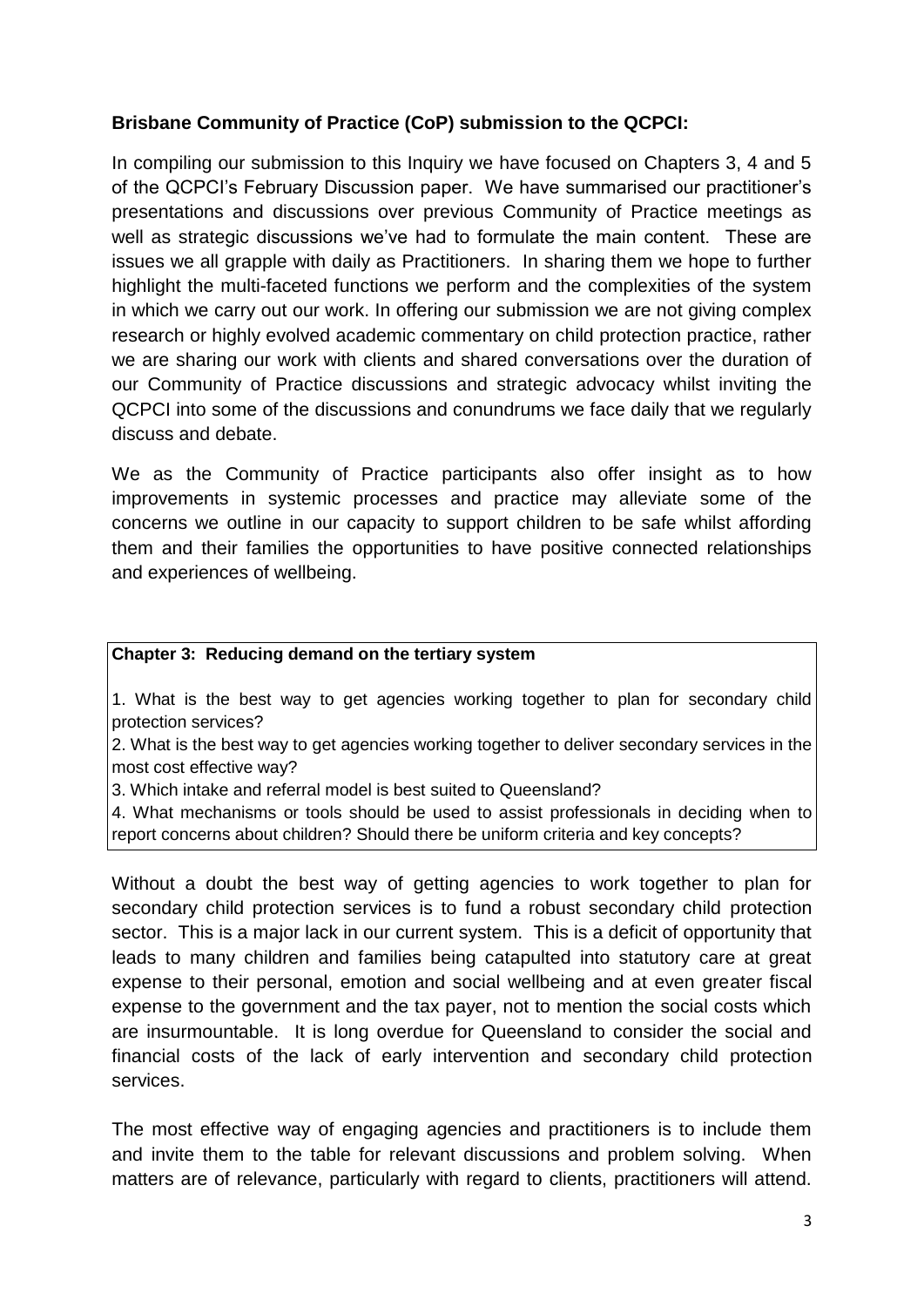So often in the current system the greatest frustration for practitioners who work long hours and intensively with clients whilst often also coordinating service responses, is their lack of voice in representing their clients (both parents and children.) This lack of invitation 'to the table' includes the omission of these essential practitioners by child safety, courts and other key stakeholders who are decision makers in the lives of children and their families.

Engaging key stakeholders who work directly with families and their children as well as the families themselves is a cost effective way of delivering child protection – cost effective and positively socially impactful. The CoP finds it offensive that overwhelmingly significant decisions about the lives of children and their families are made on a day to day basis through child safety and courts without open and clear consultation with the services who work directly with families or the family members themselves who are directly impacted by such decisions. Sometimes such decisions are made by courts with no consultation with the organisations or the staff who support families and their children, even when those doing so have done so for months or even years. This reality is preposterous. It needs to be addressed as a matter of urgency.

The sad reality of child protection at present is that often those given power to decide the lives and fate of children and families have never met the persons involved and only know of them in the manner in which they are presented to a court or through an associated process. A check list of concerns could be applied to most children and families in Queensland. Applying any such list needs to be done so in a considered and holistic manner. To do otherwise presents a cautionary tale for any family who've ever experienced major life challenges or difficulties without secure and robust networks of support independent of the 'system'.

The Practitioner's group urges child protection processes and decision making to involve a knowing of the child and family under consideration. Nameless and faceless decisions are a major part of child protection practice in Queensland. We assert that this isn't the most appropriate response. Perhaps with a name and a face associated with decisions a more humanistic approach to child protection may prevail. At the very least, family support workers who do know families and children need to be given acknowledgement of their expertise in order for them to offer significant information before any major decisions are made about the children and families supported by them.

Consulting children is another matter entirely. Rarely are children ever given a voice. The human rights violations in this system currently are astounding. Sadly, many of us as practitioners including: lawyers, social workers, psychologists and human services practitioners in general appear to just accept the status quo and keep on doing what we can whilst reminding our clients of the system and its limitations. Lamenting this sad fact whilst arguing no other option is available is an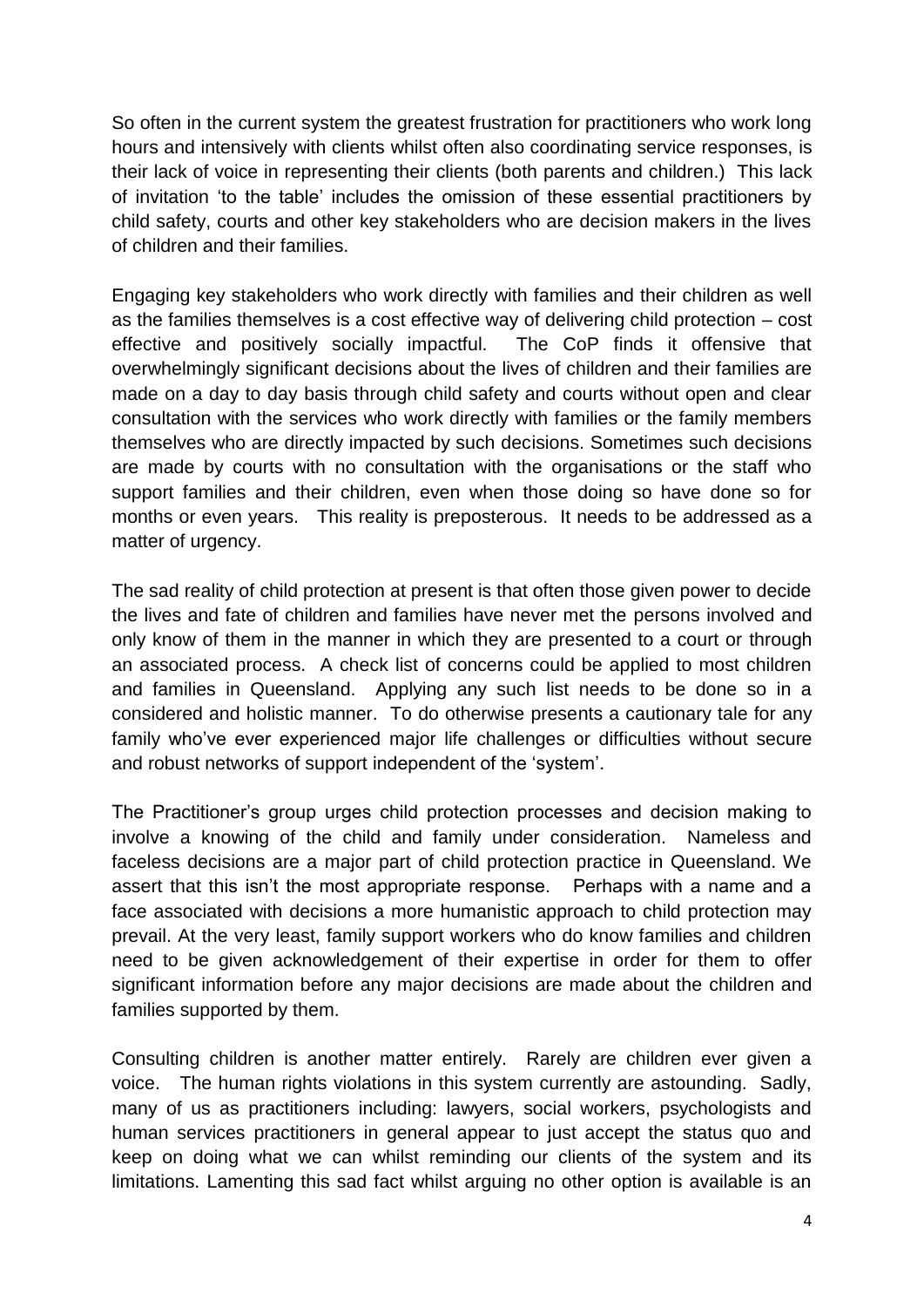inadequate response in many instances for children and their families. We operate within a system with structures and rules; we also operate within laws and legislation. The fact that many children and families fall through the gaps in policy and legislation unable to respond to their particular case or provide support structures to enhance their safety and wellbeing is problematic. As practitioners we face daily frustrations about what we cannot do to assist our clients. That in part we believe is why we have such a high turnover rate of staff. There is no work satisfaction in explaining to anyone, parent or practitioner; that they cannot do what they need to do to keep a child safe whilst ensuring wellbeing because the system does not have what is needed to enable this. An inflexible system produces inflexible responses that are often inadequate and inappropriate. Inadequate and inappropriate responses produce staff and client dissatisfaction and frequently dissent.

We've had many conversations about what it means to try to protect children in the 'system'. The system seems to be the primary focus. Children don't seem to be so. Their parents and families most definitely are not. The primary need of children and their families to be together safely is not considered in our current system. Some assistance may be offered but we can guarantee it will be offered on an ad hoc basis and come with major limitations. Often we talk about working within a child protection system that is just about 'the system.' This reality is destructive for children and their families as well as for workers who entered child protection with the belief they were going to be supported in offering assistance and guidance to families and children to be safe and connected.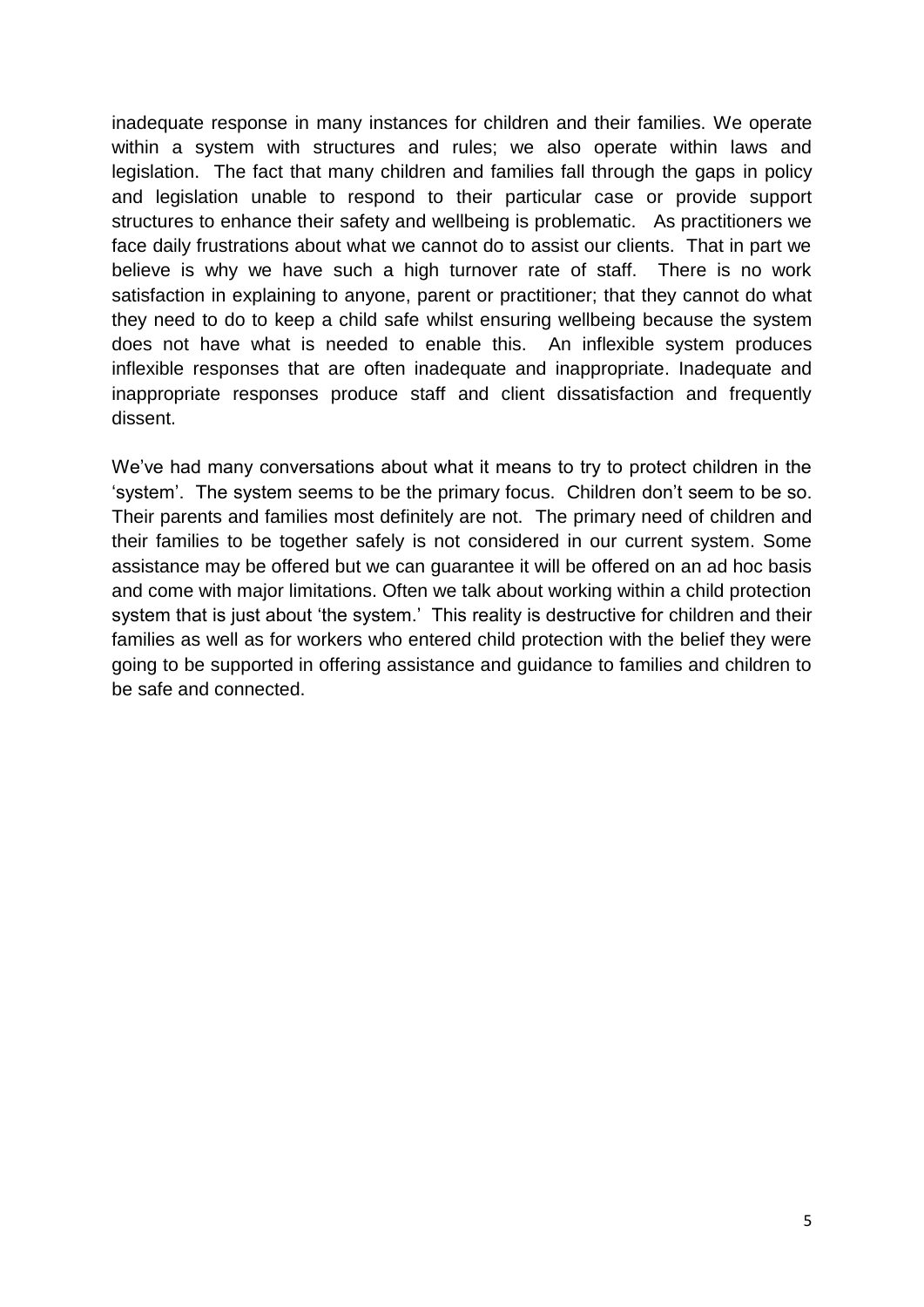### **Chapter 4: Investigating and assessing child protection reports**

5**.** What role should SCAN play in a reformed child protection system?

6. How could we improve the system's response to frequently encountered families?

7. Is there any scope for uncooperative or repeat users of tertiary services to be compelled

to attend a support program as a precondition to keeping their child at home? 8. What changes, if any, should be made to the Structured Decision Making tools to ensure they work effectively?

9. Should the department have access to an alternative response to notifications other than an investigation and assessment (for example, a differential response model)? If so, what should the alternatives be?

The Community of Practice suggests that in order to improve the response to 'frequently encountered families', the response to all families at a universal level also needs to be improved. More timely and flexible services that are widely available would reduce families entering and/or re-entering the statutory system. As such we require the following to be in place:

*Universal Services – building community based centres that are easily accessible by parents, and are non-stigmatising:*

- Expanding on existing services/processes to assist families and communities to grow, be connected and assist each other. One example of this is community/neighbourhood centres and early years' centres. Please note the Gympie Early Years Family Hub example: <http://www.gympiecommunity.org.au/services.html>
- Service co-location and partnerships, for example, having a 'one stop shop' for health (GP, nurse, dentist), legal advice, crèche, education support, family support, housing assistance, drug/alcohol counselling and any other social needs identified. It is often the case that families with complex needs tend to cross over systems. In such cases, the benefits of co-location are evident. For example, a parent who has an intellectual disability as well as mental health issues or substance abuse, who is also involved with the criminal justice system, or experiences domestic violence would benefit from joined up service delivery, whereby key needs that are often interrelated and associated with trauma, can be addressed holistically and without the current sense of being required to 'jump through a multitude of hoops'.
- Easily accessible services within local communities. We need to pay particular attention to Aboriginal and Torres Strait Islander children and families as well as those from Culturally and Linguistically Diverse backgrounds. It is of vital importance to determine how essential services can be made accessible in a culturally appropriate way.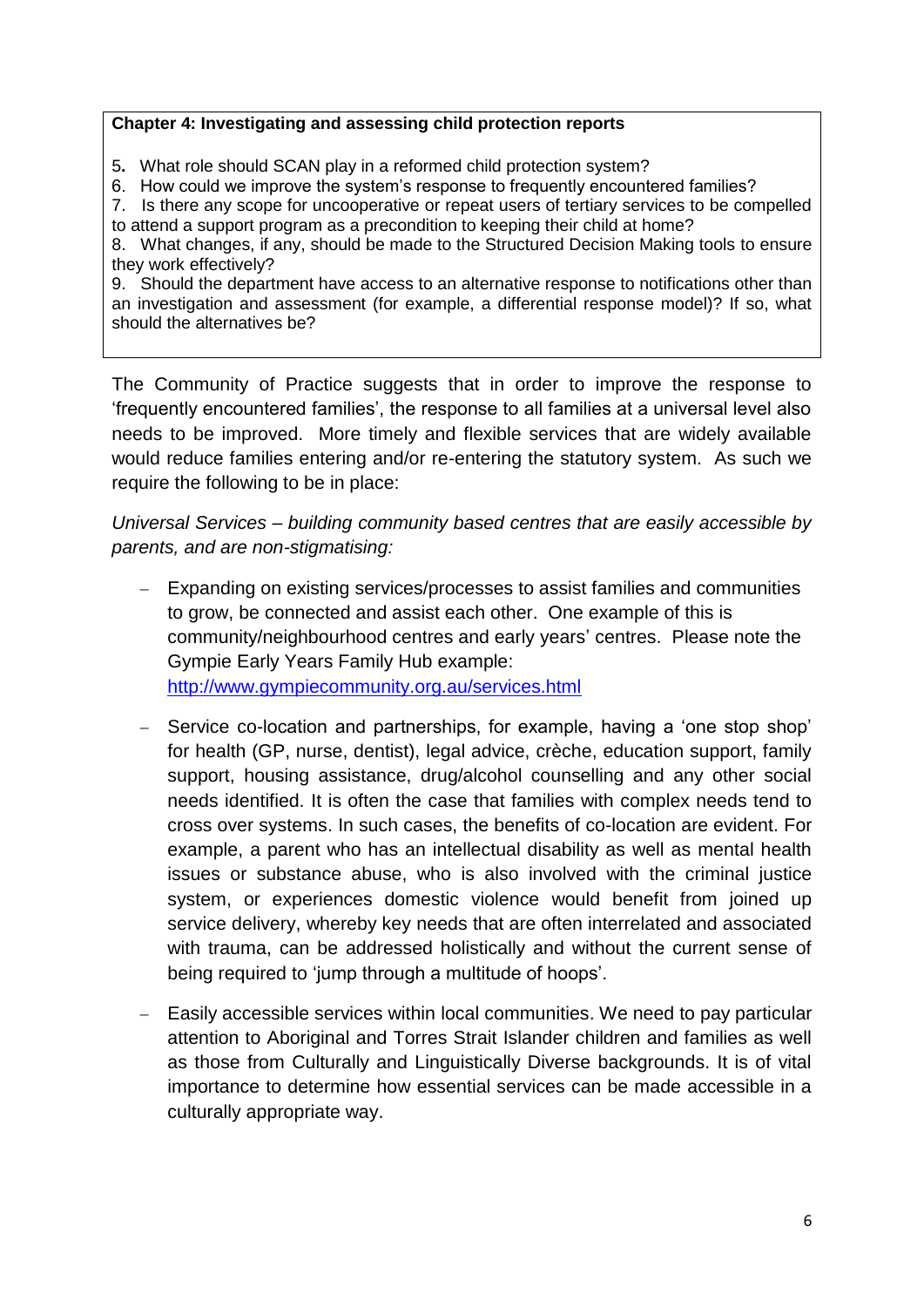#### *A practitioner offered the following insight:*

*"I have worked for approximately 12 years with families (and staff) from CALD and various refugee backgrounds. I think that many workers in mainstream services are still lacking in cultural competency/ knowledge or do not access interpreting services for referrals received to support those clients. Often these clients are left unsupported or are pushed from pillar to post. I think there is a level of fear and lack of understanding still, in working with families from 'other backgrounds'. Furthermore, if there is a large number of one culture in a particular region, it is pivotal to employ a respected Elder from those respective communities. These staff members also impart much knowledge to the remaining 'Anglo' staff, which is invaluable. We have been extremely successful in reaching 'hard to reach' or 'hard to engage' families due to having staff from those communities and tailoring our parenting programs to keep them out of the child protection system, whilst still respecting the culture from which they come. We have had excellent results."*

 Shared family care model. The more we can genuinely see 'child protection as everyone's business' in keeping with the rhetoric, the more likely we are to gain the support of our communities, associated organisations, extended families and society in general to get on board in ensuring that everyone plays their part in child protection. Currently research and anecdotal information leads us to believe that child safety is the only entity protecting children. This is not the case and cannot be the reality. In order for children to be safe and children and families to be strong and connected, communities need to be involved. Communities include: non-government organisations, families, sporting associations, schools and other entities that provide recreational opportunities to children and their families for social inclusion and subsequent wellbeing.

## *Service model flexibility*

- Building on services such as Family Day Care including the extended hours care once in place in such child care schemes and reintroducing former models such as 'Home Help' would lend a flexibility of service for families to access respite and day to day assistance where they do not have access to the 'nuclear or extended' familial and community supports that many in our society take for granted.
- Building on current referral pathways in the wider community. For example ensuring that Schools, hospitals, community groups and General Practitioners (GPs) have knowledge of services that families can be referred to for assistance and can access way before statutory involvement is necessary.
- Building on current referral pathways in the community sector such as nongovernment organisations (NGOs). For example NGOs working together to provide more long-term, stable and consistent services to families, such as a Family Intervention Service (FIS) referring to a Referral for Active Intervention (RAI) service to extend capacity, length and outcomes of support.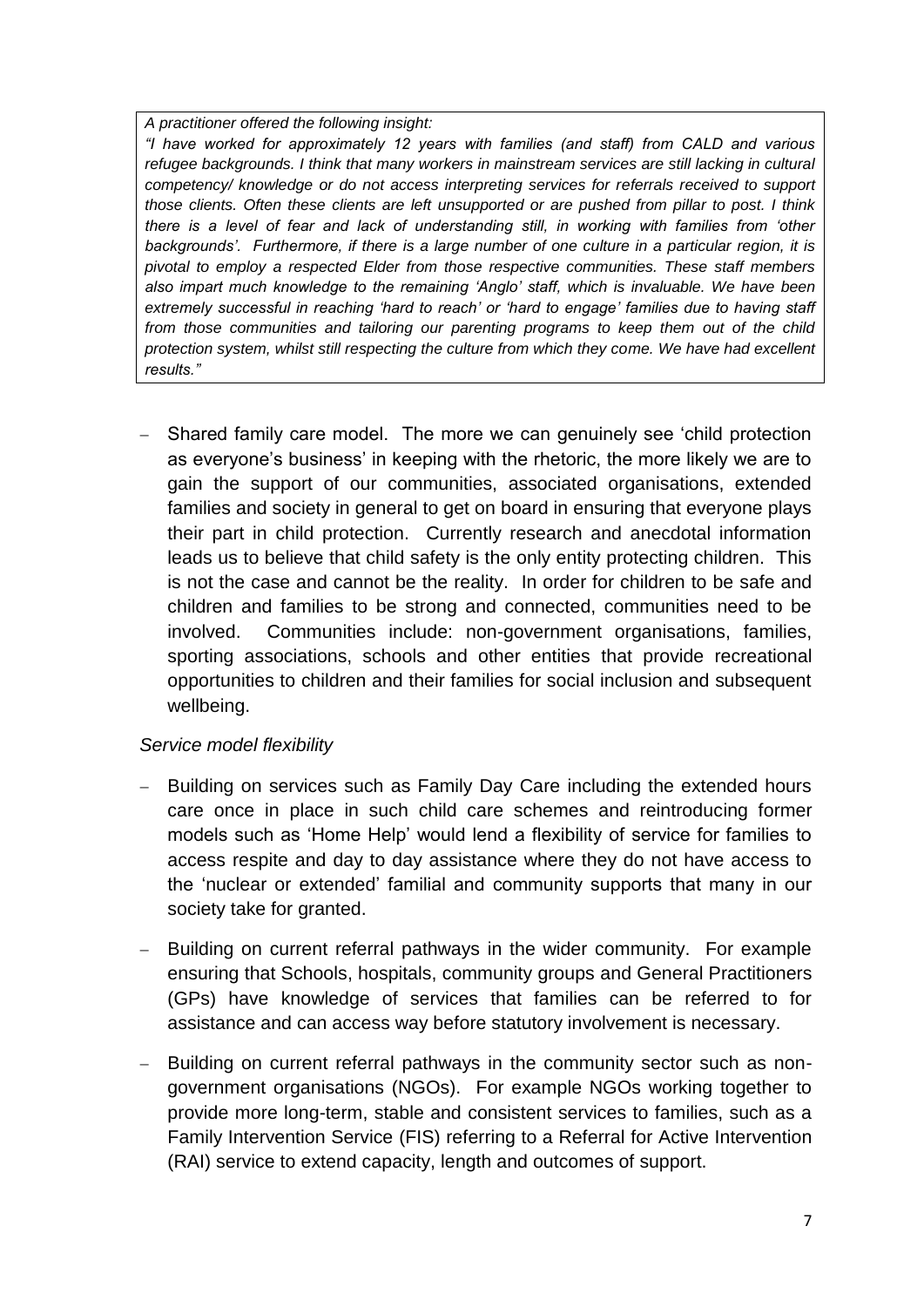- Expanding on existing services and processes for carers. Services for carers also need to be made available for parents. In particular, respite care, educational supports and financial assistance. It is not acceptable that parents in need of assistance when asking the Department for help lose their children to the Department and then the resources for assistance initially requested by parents for them to 'get by' are rejected and then offered only when children are taken into care.
- Continuing and expanding the intent and process around the Helping out Families (HOF) model for a more intensive service delivery suite of options for families who may be 'non voluntary.' In further exploring the HOF model it is also important to explore models of engagement within NGOs and Child Safety. For example, 'Assertive Outreach' and 'Persistence and Assistance' are important concepts when working with complex clients and families. Currently, there are services who limit (or are limited in) their capacity to engage with families due to complex issues relating to various factors, one of which is workplace health and safety. One such example is where domestic violence has been stated as a concern, some organisations refuse to allow staff to assist the family or an individual in endeavouring to respond to the violence, resist it or survive it and support their children. This is a matter that requires urgent attention. The number of children coming into statutory care is extraordinary. It is easy to lay blame on the child safety authorities, it is essential to look to NGOs to see what they could do differently to remedy this situation. In doing so, service agreements, risk management procedures and various associated factors must be holistically considered also.
- Due to the complex needs of many families, flexibility of services that include outreach support is imperative.
- There is a need for more flexibility within funding agreements and service models.
- The recent reports from the Helping out Families pilot have suggested that longer interventions resulted in better outcomes for families.
- Reporting requirements for services currently looking at outputs rather than outcomes for families. Output categories currently do not allow for flexibility for workers. For example, collaboration of services is considered to be networking, and not part of case management.
- Need for autonomy in service/funding agreements to provide flexible services to families, as well as being well resourced in terms of time and funds.

### *Community partnerships and collaboration*

- Service integration – Information sharing and better collaboration between NGOs, particularly where more than one service is involved with a family.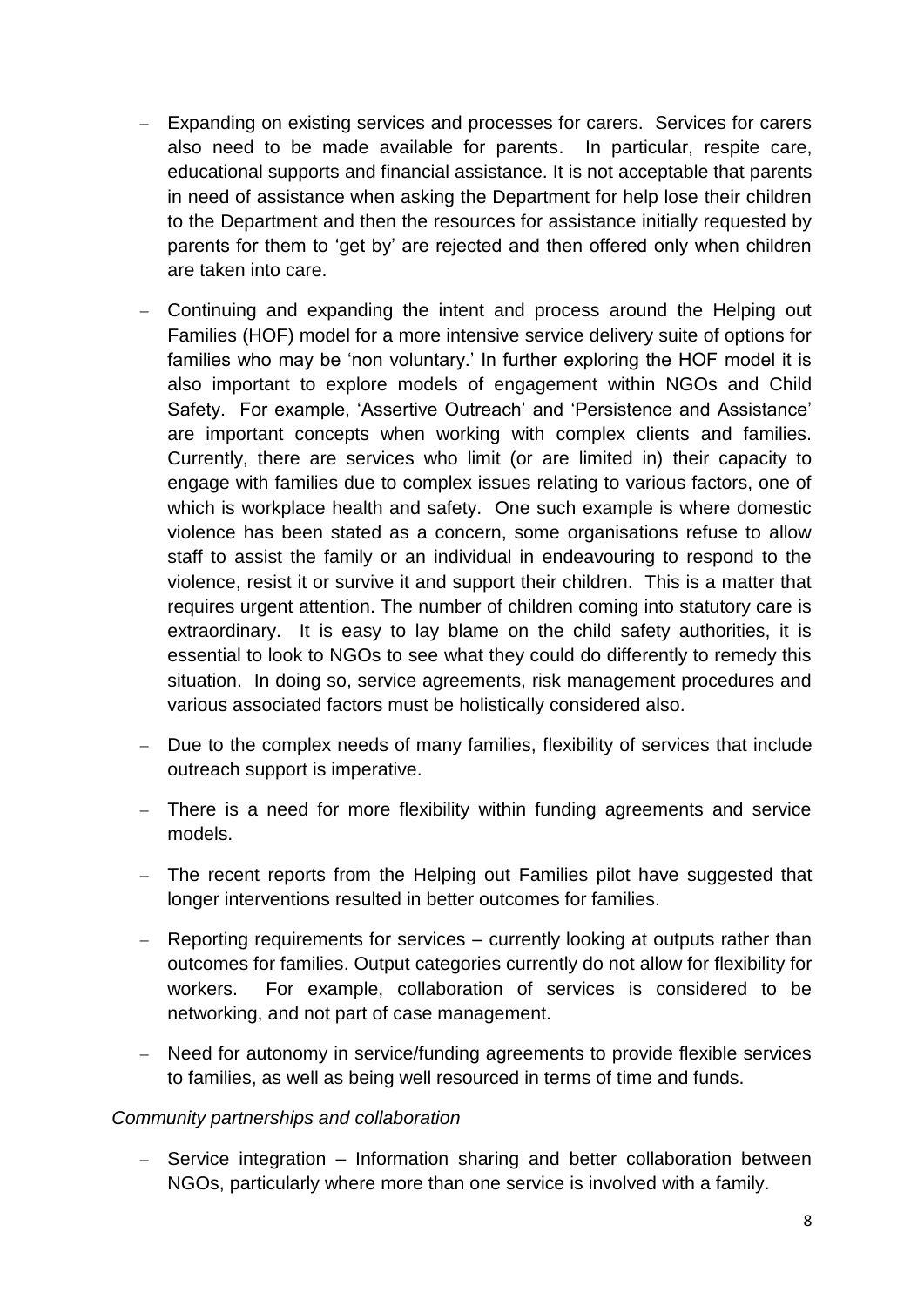- Partnerships at both strategic and worker levels, which incorporate Child Safety, Health, Education and Housing, in order to provide holistic and consistent support for families. The existing Supporting Families Alliance model whilst still being conceptualised and in its early development could be a foundation for this.
- The following model offers holistic community partnerships and collaboration:



The Community of Practice suggest that the process of reunification cannot be time limited, as there are many different factors that would affect this. Rather, there needs to be a range of options for parents and families to achieve case plan goals. Further, the Community of Practice proposes that Child Safety also need to be accountable for ensuring that the process of reunification is timely, that contact is reasonable and that parents are given fair and supported opportunities to meet case plan goals.

- Reunification needs to be timely. All stakeholders including NGOs, Child Safety and parents need to be accountable for tasks in the case plan.
- Contact needs to be considered for each family, including the location of the contact and the frequency. Contact arrangements need to be reviewed regularly to ensure that reunification continues to progress.
- Parents need to have access to support services from the beginning of the intervention, and parents would also benefit from having on-going family support through a case managed process once children are reunified to ensure the family does not re-enter the statutory system.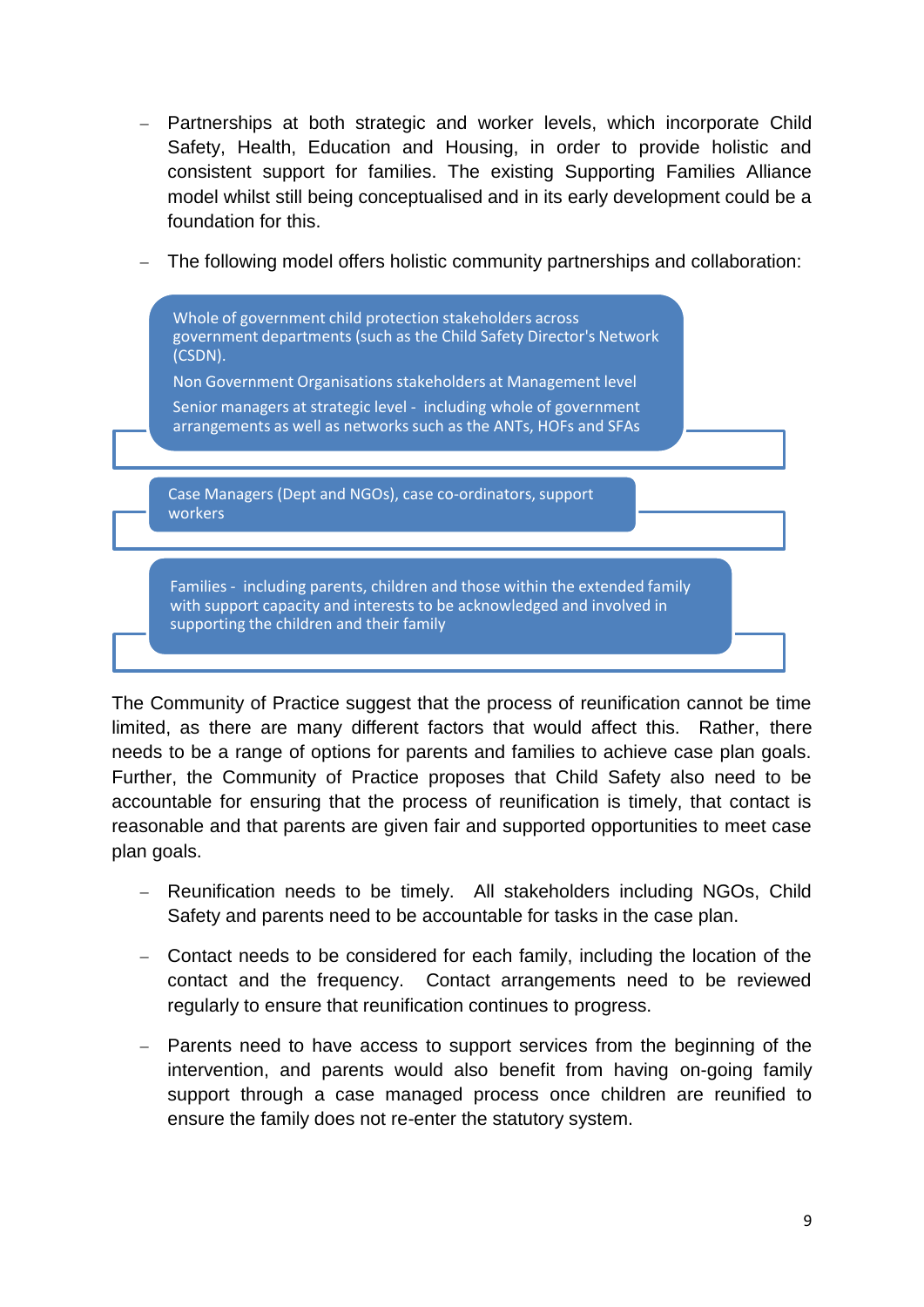### **Chapter 5: Working with children in care**

10. At what point should the focus shift from parental rehabilitation and family preservation as the preferred goal to the placement of a child in a stable alternative arrangement?

11. Should the Child Protection Act be amended to include new provisions prescribing the services to be provided to a family by the chief executive before moving to longer-term alternative placements?

12. What are the barriers to the granting of long-term guardianship to people other than the chief executive?

13. Should adoption, or some other more permanent placement option, be more readily available to enhance placement stability for children in long-term care?

14. What are the potential benefits or disadvantages of the proposed multi-disciplinary casework team approach?

15. Would a separation of investigative teams from casework teams facilitate improvement in case work? If so, how can this separation be implemented in a cost-effective way?

16. How could case workers be supported to implement the child placement principle in a more systematic way?

17. What alternative out-of-home care models could be considered for older children with complex and high needs?

The Community of Practice strongly refutes assertions outlined in Chapter 5 of the QCPCI's February Discussion Paper that the current system in Queensland is focused on family preservation and reunification. This is not our experience nor is it our understanding of the system in which we currently work. In total opposition to this sentiment we would argue that family reunification is a non-existent or at best a grossly underutilised process in child protection in our state. We often reflect on how sad and alarming this reality is. Practitioners who are given time and scope to work with families prior to significant statutory intervention are often charged with changing major factors of disadvantage for families (such as homelessness and poverty) within a three month time frame when the associated services to support such endeavours and outcomes are not in existence or where there are major blockages to accessing such services and supports are set up for significant frustration or failure. The same can be said for parents who embark on such endeavours alone.

Human rights for children and families:

According to the UN convention on the rights of the child (UNCROC), children old enough to understand the nature of a court have the right to take part and be heard in proceedings that concern them.

Article 12 (child's right to participate in decision making)

1. Parties shall assure to the child who is capable of forming his or her own views the right to express those views freely in all matters affecting the child, the views of the child being given due weight in accordance with the age and maturity of the child.

2. For this purpose, the child shall in particular be provided the opportunity to be heard in any judicial and administrative proceedings affecting the child, either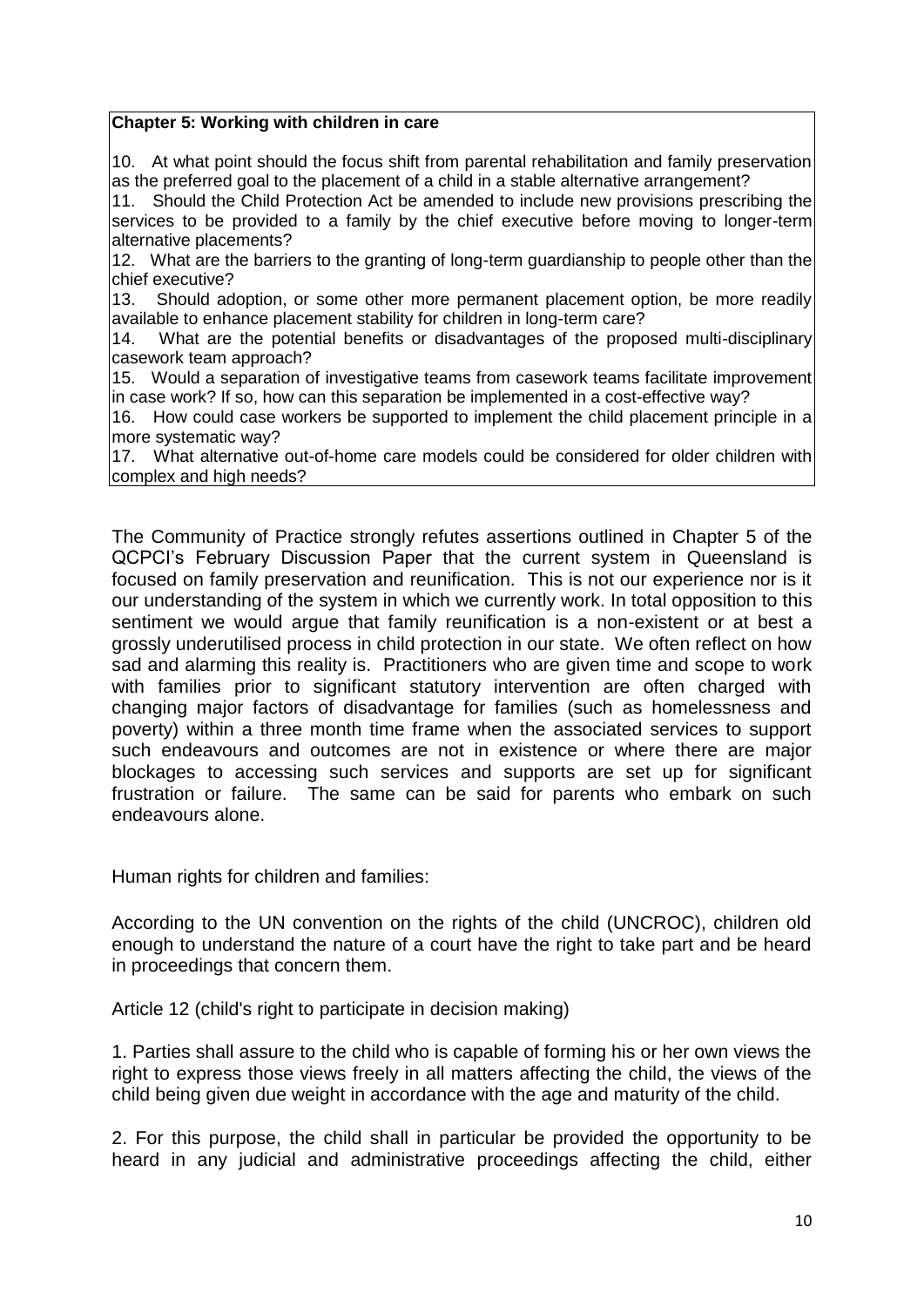directly, or through a representative or an appropriate body, in a manner consistent with the procedural rules of national law

Through our discussions at the CoP we have identified many concerns in both our practice and the system we navigate in working with children and families. We are fortunate to have the benefit of significant bodies of research to guide our practice and the assessments we make each day in endeavouring to do what is in the best interest of our clients. As such we consider the vast body of evidence pertaining to childhood development, attachment theory, the impacts of trauma and the growing science informing our understanding of brain development and the neurological impacts of trauma.

We also acknowledge clear and consistent research about the healing of trauma and the long term well-being of children and young people being achievable through connected relationships with key individuals who really care for the needs and aspirations of the child and young person as well as connections to family, community and culture. Resilience theorists clearly articulated these needs and in doing so offered parallel findings to those outlined through theories of childhood development, attachment and trauma.

The relationship between young people and society is deemed to be of paramount importance by some analysts. Indeed much research over the last 20 years has focused on this issue as economic rationalism and managerialism have taken the fore with regard to economics and politics whilst also significantly impacting on social work and social interventions.

Sociological and political trends in the western world are noted by some as harmful to the well-being of children and young people. Garbarino argued that "the quality of the social environment for children has deteriorated to a degree that it is appropriate to speak of a "socially toxic environment" (Garbarino 1995:3). He attributes this problem to materialism and economic rationalism. These are seen to have led to less focus on the needs of children and young people in society and hence to a lack of support options. Children and young people without positive family support or independent means to care for themselves are viewed in terms of what they cost the public purse. Their social development is bound by bureaucratic interference and the ever changing faces of professionals being guardian and overseers of their wellbeing (Bourke & Evans, 1999).

Urie Bronfenbrenner in his paper "*Children and Families*" outlined the cost of economic rationalism on families and children. He stated that children and young people are victims of an uncaring economic regime and complex industrial society who are punished for their incapacity to participate:

*The unthinking exercise of massive technological power, and an unquestioned acquiescence to the demand of industrialisation and administrative organisation, can unleash forces which, if left unbridled, can destroy the human ecology – the social fabric that nurtures and sustains our capacity to live and work together effectively, to raise children and youth to become competent and compassionate members of our society*  (Bronfenbrenner 1982:1)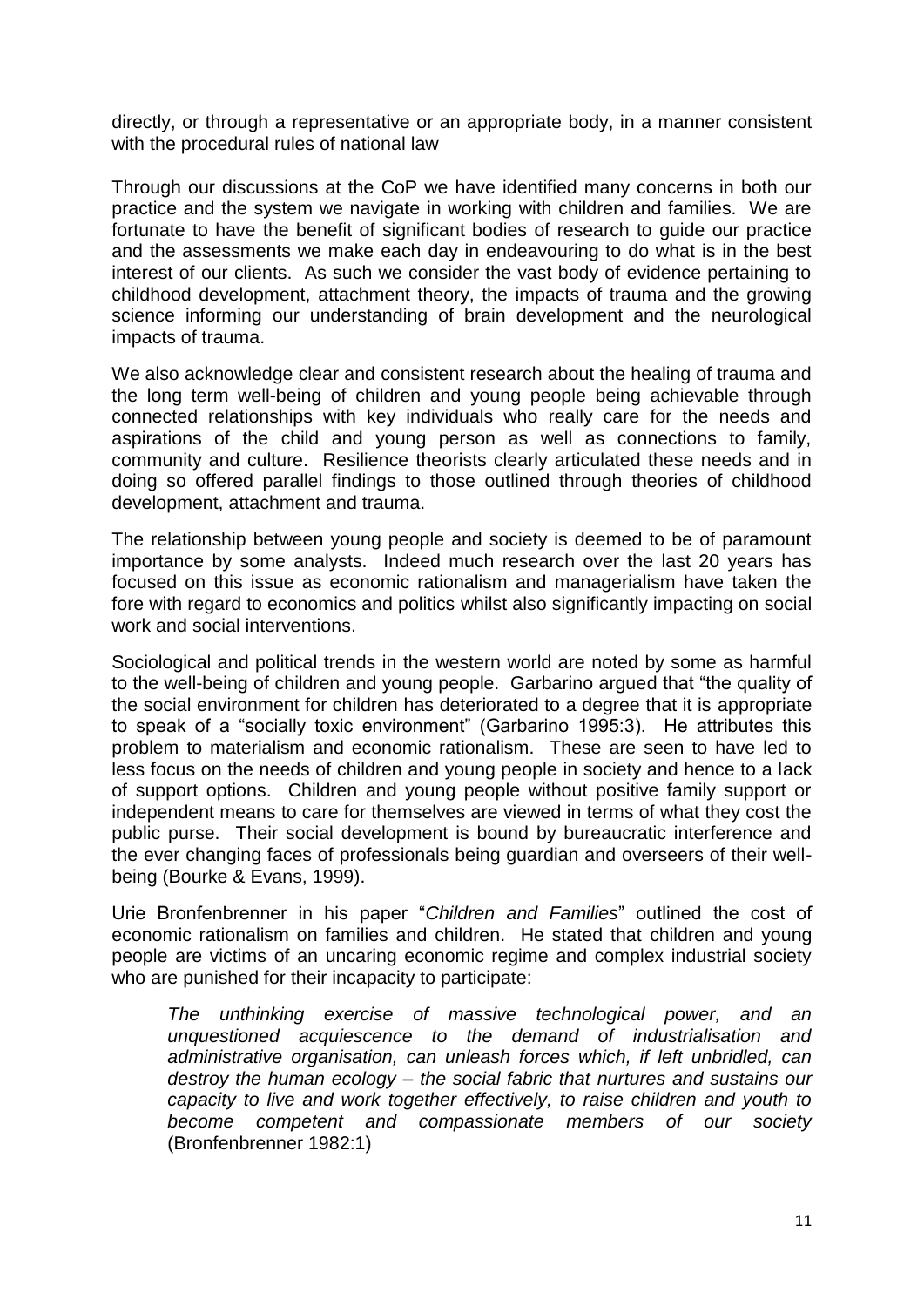Most of us in practice with children and families would argue that this sentiment is as relevant today as it was 30 years ago. So too is the research that arose around that time around the growing understanding of the value of relationships in the human services to heal past trauma and work towards social inclusion.

The pertinence of relationships with significant adults and practitioners is strongly highlighted by numerous researchers and theorists. This factor was significantly highlighted by resilience researcher Garmezy who many years ago argued relationships as a key to fostering successful outcomes among children experiencing hardship (Garmezy, 1991; Garmezy & Rutter, 1991). Following on from this body of research, Werner and Smith spent 41 years studying children considered to be at particular risk due to the multiple issues they faced such as family alcoholism, violence, divorce and mental illness.

It is important to note that these researchers found that the majority of subjects developed personal strengths to overcome barriers. In doing so, they made one key observation of their subjects: *"Studies have shown that the most resilient youth all had at least one person in their lives who was absolutely crazy about them"* (Werner & Smith; 1992).

Whilst noting such decades old research on the matter of child and youth well-being, we also draw your attention to PeakCare's discussion paper "Strengthening Families to Protect Children". Completed in July 2002, the commentary offered and assertions detailed in this paper parallel sentiments of current day commentaries even though this paper was presented over a decade ago. The same paper could be presented in the present with the same authority and emphasis, whilst altering only minor details. This paper can be accessed at: [http://www.efac.com.au/pdf/Strengthening\\_Families\\_2002.pdf.](http://www.efac.com.au/pdf/Strengthening_Families_2002.pdf)

The above mentioned research exemplifies what Practitioners in this sector have been saying for many years. Change and action to improve the lives of children and their families is long overdue. Talking about what is needed is not enough and does not assist children or their families. Tangible change needs to occur and such change needs to be focused on the importance of relationships and processes of healing.

Ultimately literature and research over the last few decades clearly asserts that relationships provide connectedness and healing and that social work and human services practice located within a relational model of operation is the key to successful outcomes for children and young people. Reflective and analytical practice allows for positive relationships to be built with clients. Current case management processes encourage client review processes without mention of practice review. The onus is on the client, not the practitioner. Having said that practitioners are largely cognisant of the fact that case management is a policy driven bureaucratic tool developed in an endeavour to make the work of front line practice more 'neat' and manageable. Those working in this field know that the work is inherently 'messy' and complex and they find mechanisms to navigate their own way through this reality. A more cohesive system in line with this thinking would, however, enable vastly improved practice.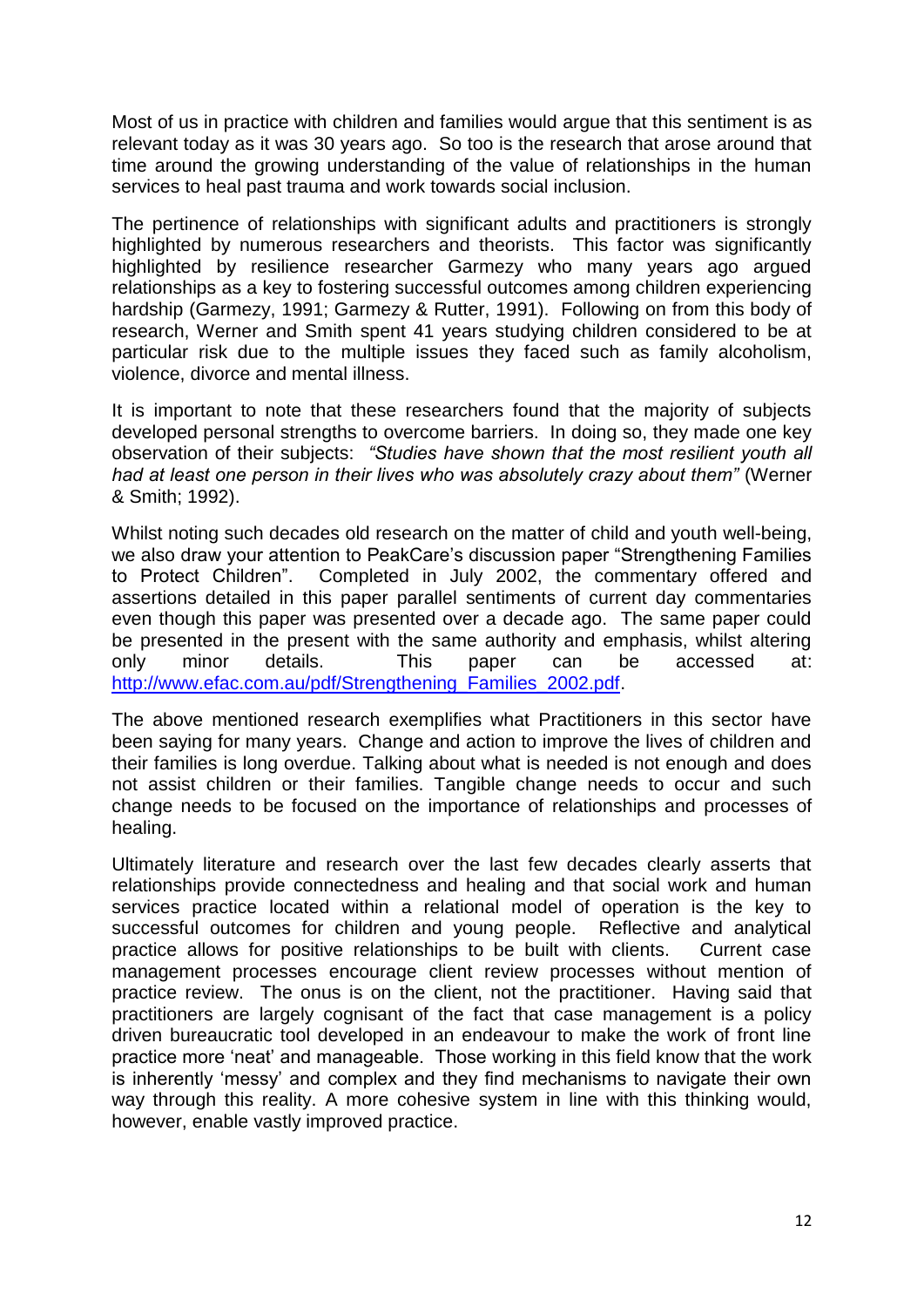In the recent review of the United Kingdom child protection system Professor Eileen Munro spoke of this matter and articulated that systems devised were an endeavour to make child protection more manageable instead of recognising the complexities inherent in the work and accepting that all stakeholders must work with such a paradigm. Practitioners must do that as the work of child protection is inherently complex and in their roles there is no avoiding such realities. In performing such functions practitioners are required to often devise their own processes and practices to uphold their ethics and support children, young people and families to the best of their capacity. Sometimes these endeavours are in spite of the system in which they operate, not as a result of it.

As outlined above, any system interested in long term guardianship needs to look at the long term wellbeing of children and young people and the power of connections, sometimes these occur through nature, at other times by choice. In the current Queensland system the CoP would never agree to forced adoption or even adoption of children in care. We do however advocate for long term connectedness to key persons, places and communities. In Queensland we have much work to do in restoring families and for children in care in restoring relationships with family, community and culture before we could ever consider adoption as an option for security of placement.

In all decision making, the question needs to be: What reasonable and practical steps have been taken by the Department and partner NGO family support agencies to protect children and support their families?

Until we can genuinely answer this question with a knowing that all possible steps have been taken, we should never consider long term orders or adoption without having first worked solidly and holistically with the family and child to enhance their capacity to be a family. In addressing the reality of the trauma for children and young people upon their removal from their family and home, practitioners making such assessments must ensure that the ends justify the means. The environments and opportunities children and young people are being sent to must offer significant improvements to those deemed so unsafe and inappropriate as to apparently warrant their removal.

An overwhelming body of research exists to demonstrate the trauma experienced by children and young people removed from their families and homes. Whilst few would argue that in cases of severe abuse this subsequent trauma is necessary and warranted, most would caution against removal unless the opportunities on offer for safety and well- being are a marked improvement on the circumstances from which children and young people are being taken from. All practitioners must be reminded regularly that for children and young people, removal from their home and family is a trauma. At times it may be a necessary and unavoidable trauma for their long term wellbeing but such a process is still a major trauma in their lives.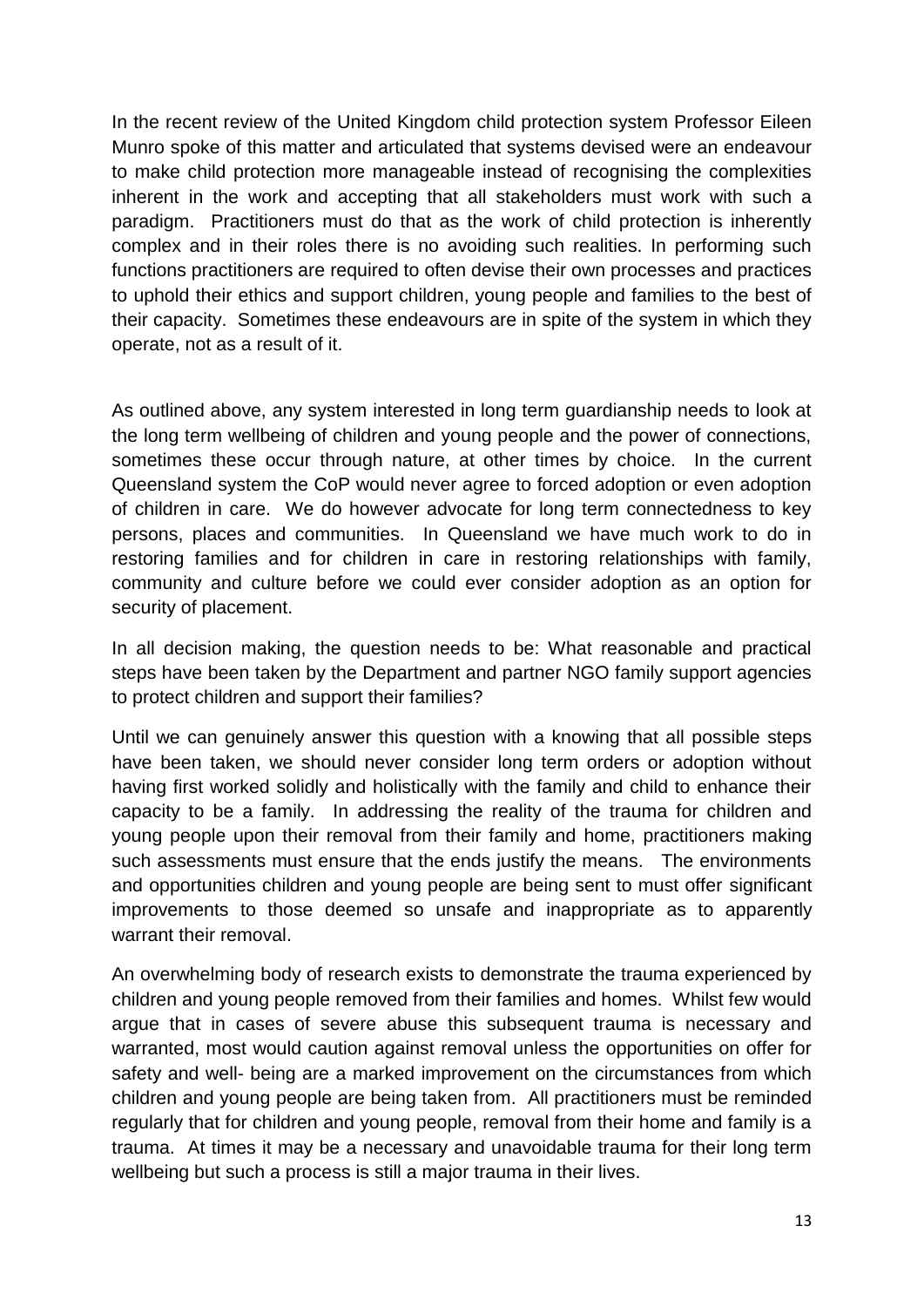There is no disputing that there is also an overwhelming body of research that demonstrates the cost of abuse and trauma on the immediate and long term wellbeing of children and young people which can seriously impact their functioning and capacity in a myriad of ways. The question is not about the impact of trauma which is widely known and understood thanks to significant research provided over the past few decades. Rather, the question is how to intervene appropriately to stop the harm and alleviate the impact of trauma to ensure the best possible outcomes for children and young people who have experienced abuse and trauma.

The CoP asserts that prevention, early intervention and secondary processes are essential. In order to fully ensure children are safe, professionals across government and NGOs must be fully trained and aware of key factors that impede children's wellbeing. For example parents who struggle with poverty and associated issues need to be supported. Similarly in a minority of cases parents who intend harm and operate in cruel ways need to be held to account by the system for their conduct and their harm ceased.

Significant resources need to be allocated to family support specialists. In ensuring that children are safe and families are functioning well, time and energy must be expended on families struggling with the multiple factors that bring them to the attention of child safety services. This role is complex and multi-faceted and as such those performing this vital function need to be acknowledged and supported not only by their organisation but by the system at large.